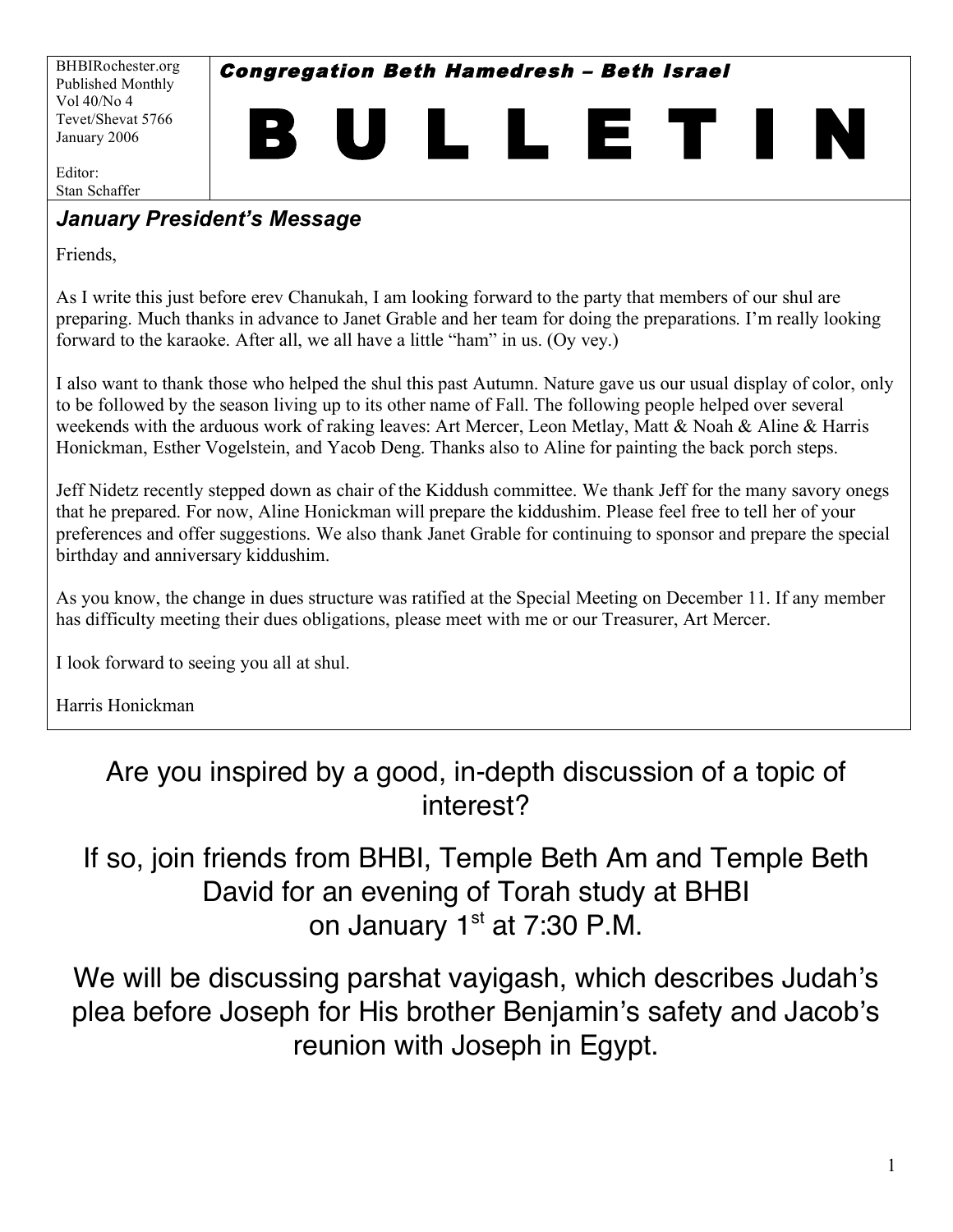# **BHBI CALENDAR OF EVENTS – January 2006**

| Sunday   | Jan. 1   | 9:00 AM | Service, Breakfast, Discussion                                                                                 |  |  |  |  |
|----------|----------|---------|----------------------------------------------------------------------------------------------------------------|--|--|--|--|
|          |          |         |                                                                                                                |  |  |  |  |
|          |          | 7:30 PM | Small Conservative Shul Collaborative Torah Study Session at BHBI                                              |  |  |  |  |
| Friday   | Jan. $6$ | 8:00 PM | <b>Shabbat Evening Services</b><br>Light candles at 4:32 PM.                                                   |  |  |  |  |
| Saturday | Jan. 7   | 9:30 AM | Shabbat Morning Service<br>Torah: Vayigash                                                                     |  |  |  |  |
| Sunday   | Jan. 8   | 9:00 AM | Service, Breakfast, Discussion                                                                                 |  |  |  |  |
| Monday   | Jan. 9   | 7:30 PM | <b>Board Meeting</b>                                                                                           |  |  |  |  |
| Friday   | Jan. 13  | 8:00 PM | Joint Shabbat Evening Services with Congregants from Temple Beth Am<br>at Beth Am<br>Light candles at 4:40 PM. |  |  |  |  |
| Saturday | Jan. 14  | 9:30 AM | Shabbat Morning Service<br>Torah: Vayechi                                                                      |  |  |  |  |
| Sunday   | Jan. 15  | 9:00 AM | Service, Breakfast, Discussion                                                                                 |  |  |  |  |
| Friday   | Jan. 20  | 8:00 PM | <b>Shabbat Evening Services</b><br>Light candles at 4:48 PM.                                                   |  |  |  |  |
| Saturday | Jan. 21  | 9:30 AM | <b>Shabbat Morning Services</b><br>Torah: Shemot                                                               |  |  |  |  |
| Sunday   | Jan. 22  | 9:00 AM | Service, Breakfast, Discussion                                                                                 |  |  |  |  |
| Friday   | Jan. 27  | 8:00 PM | <b>Shabbat Evening Services</b><br>Light candles at 4:57 PM.                                                   |  |  |  |  |
| Saturday | Jan. 28  | 9:30 AM | Torah: Vaeirah<br><b>Shabbat Morning Service</b><br>Blessing for the new month                                 |  |  |  |  |
| Sunday   | Jan. 29  | 9:00 AM | Service, Breakfast, Discussion                                                                                 |  |  |  |  |

### SAVE THE DATE - FEBRUARY 11TH

CUB SCOUTS, BOY SCOUTS AND VENTURERS FROM THROUGHOUT THE ROCHESTER REGION WILL COMMEMORATE SCOUT SHABBAT THIS YEAR DURING SERVICES AT BHBI ON SATURDAY MORNING, FEBRUARY 11TH , WHICH IS ALSO WHEN BHBI WILL HOST FEBRUARY'S JOINT SHABBAT MORNING SERVICES WITH TEMPLE BETH AM. PLEASE PLAN TO ATTEND AND JOIN THE SCOUTS AND OUR FRIENDS FROM BETH AM ON FEBRUARY 11TH.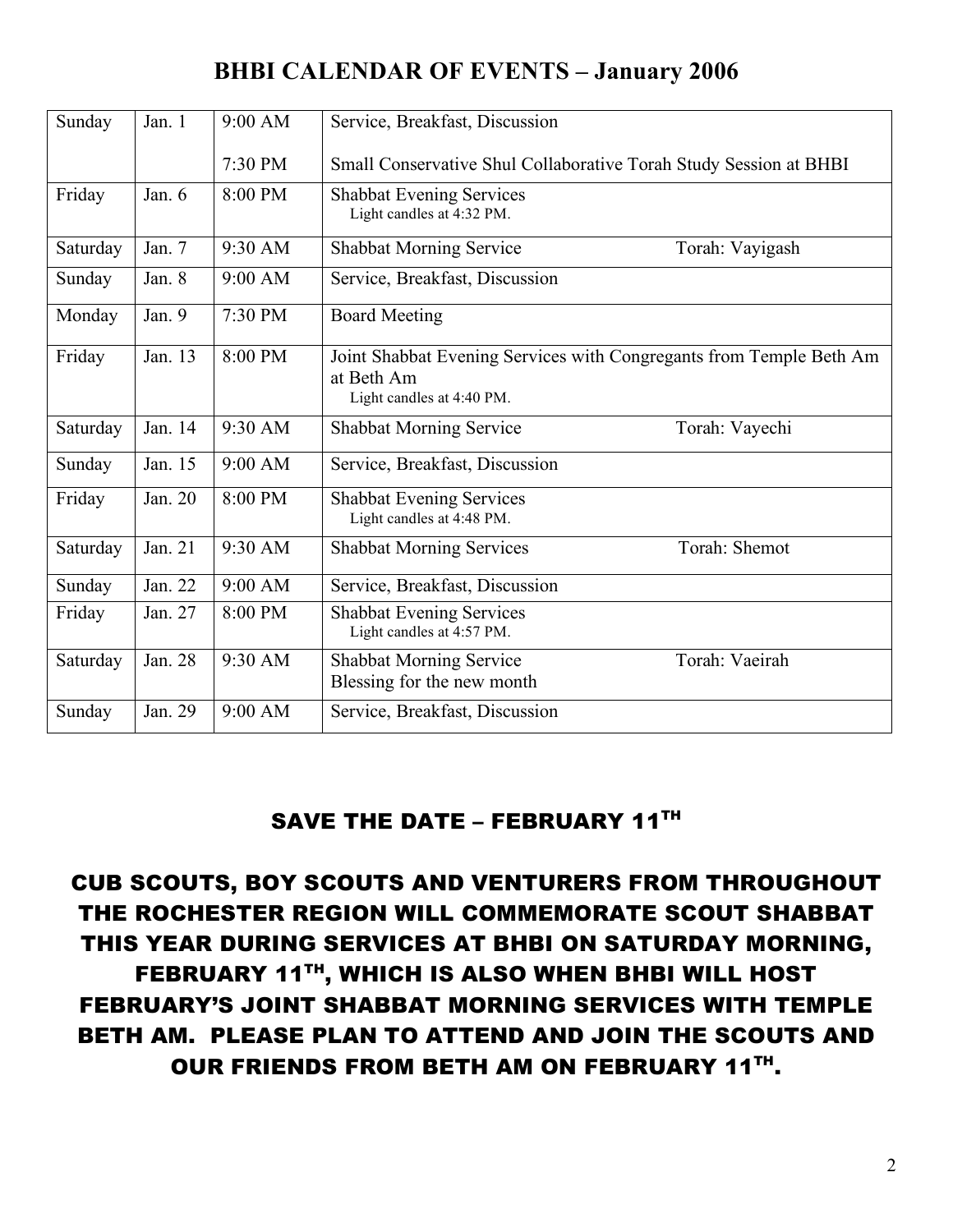# **DO YOU KNOW SOMEONE WHO IS NEW TO THE ROCHESTER JEWISH COMMUNITY?**

The Jewish Community Federation is sponsoring Shalom Rochester, an opportunity for newcomers to learn about the Rochester Jewish Community at 6 p.m. on Sunday, January 22<sup>nd</sup> at the JCC. The event is free and dinner is provided. Reservations are required – those wishing to attend should call Wendy Strauss at 461-0490 or e-mail her at wstrauss@jewishrochester.org

## **LEARN MORE ABOUT THE RESCUE OF ETHIOPIAN JEWRY**

The Jewish Community Federation and the JCC are sponsoring an appearance by Rikki Rosen, a photojournalist who documented the daring rescue of Ethiopian Jewry and their integration into Israeli life, and Mazi Melesa, who came to Israel from Ethiopia as part of Operation Solomon. They will appear on Monday evening, February  $6<sup>th</sup>$  at 7:30 p.m. at the JCC's Hart Theatre as part of the Koreh Rochester series. Call the JCC at 461-2000 for further information.

**So far our** *TOPS* **Gift Card fundraiser has been quite successful. Remember,** *TOPS* **Gift Cards are now available through BHBI in \$50 denominations.**

> **To purchase** *TOPS* **Gift Cards, contact Stan Schaffer at 473-8072 or by e-mail at the\_schaffers@juno.com**

# **JEWISH WISDOM**

"My idea of an agreeable person is a person who agrees with me" ---Benjamin Disraeli

"It's so simple to be wise. Just think of something stupid to say and then don't say it" --- Sam Levinson

"Don't be humble; you're not that great" --- Golda Meir

"I have enough money to last the rest of my life, unless I buy something" --- Jackie Mason

"A committee is a group that keeps minutes and loses hours" --- Milton Berle

"I don't want any yes-men around me; I want everybody to tell me the truth, even if it costs them their jobs" --- Samuel Goldwyn

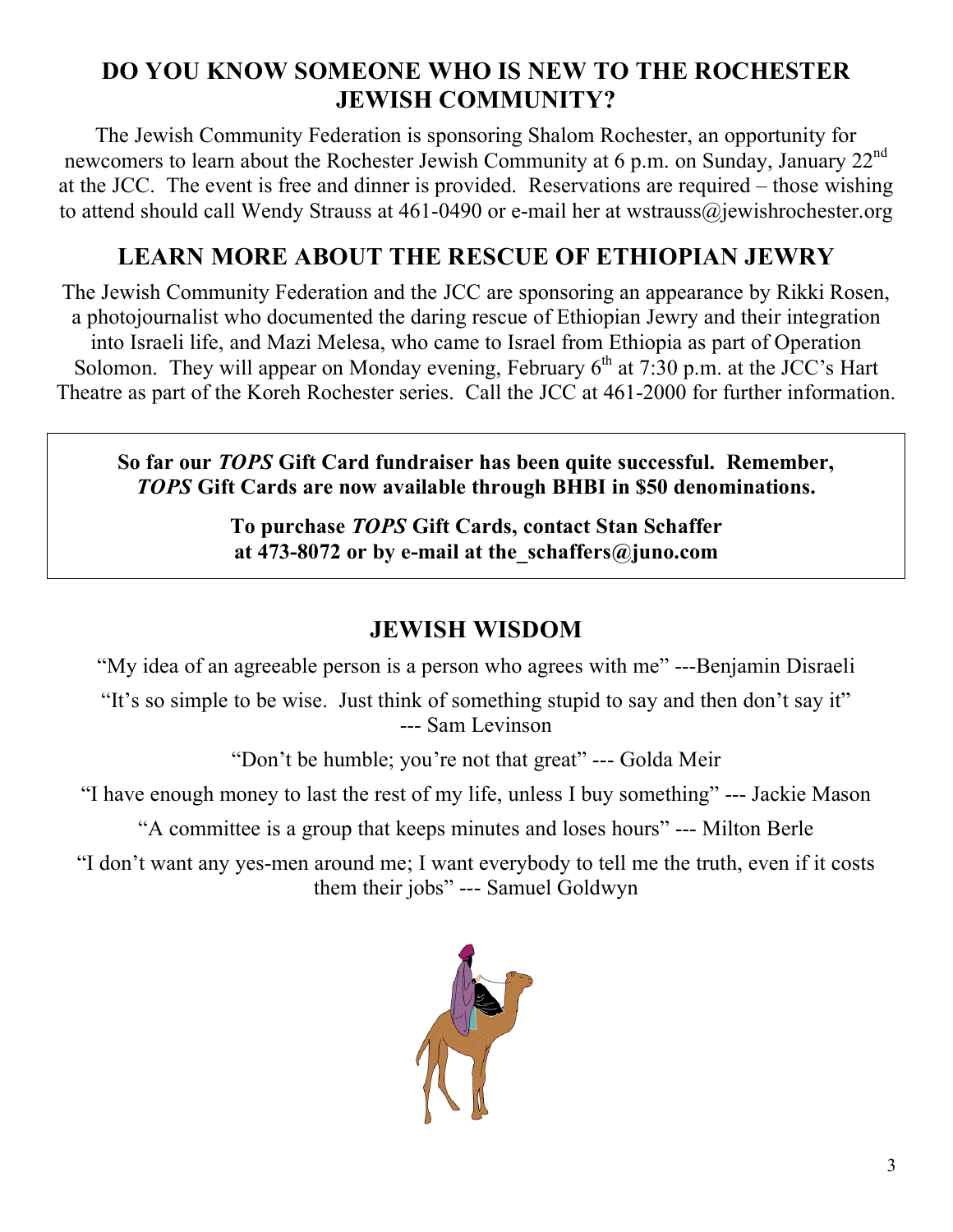### **THANK YOU TO OUR KIDDUSH SPONSORS FOR THE MONTH OF DECEMBER**

December 3 The Congregation December 10 Nina Klionsky and Leon Metlay in memory of Nelli Metlay on her birthday December 17 Steve Teitel in memory of his mother, Eleanor Teitel December 24 Janet Grable in honor of members with November/December birthdays and anniversaries December 31 Nina Klionsky and Leon Metlay in honor of Shabbat Hanukkah

# **TO OUR DONORS -- THANK YOU FOR YOUR GENEROSITY!**

### **GENERAL FUND**

Congratulations to Lenny Lutsky on the birth of his twin grandsons

Charles and Laura Levinson

## **THANKS TO ALL THOSE WHO HELPED WITH THE HANUKKAH CELEBRATION AND DINNER:**

Janet Grable who organized and prepared the dinner and donated all of the food and items that were auctioned, Judith Mercer, Esther Vogelstein, Aviva Schaffer and Jeff Nidetz who helped in the kitchen, Stan Schaffer who helped Janet, Judith and Esther set up the tables, Muriel Hobel who confirmed reservations and collected money at the door, Leon Metlay and Ira Cohen who were the proprietors of the Cohen Cantina, and auctioneer extraordinaire, Art Mercer. A wonderful time was had by all.

### **BHBI'S INTERNET WEB SITE**

Did you know that in the few short months since Steve Teitel designed and set up BHBI's internet web site, we have already gotten 493 hits on the site? Ours is by far the best synagogue web site in Rochester, much to Steve's credit. The web site has sections describing our congregation, relating its long and distinguished history, listing our service times, displaying photos from BHBI events like the picnic and the sukkah set-up, referencing previous BHBI Bulletins, showing how to get to BHBI on a map, and even listing melodies that can be used for Adon Olam. Steve updates the web page frequently and always makes it interesting. Kol hakavod Steve ! To access the BHBI website, go to **www.BHBIRochester.org**

### **OTHER WEBSITES FOR THE ROCHESTER JEWISH COMMUNITY**

Jewish Community Federation – www.JewishRochester.org JCC – www.JCCRochester.org Haruth's Jewish Rochester -- www.haruth.com/JewsRochesterNY.html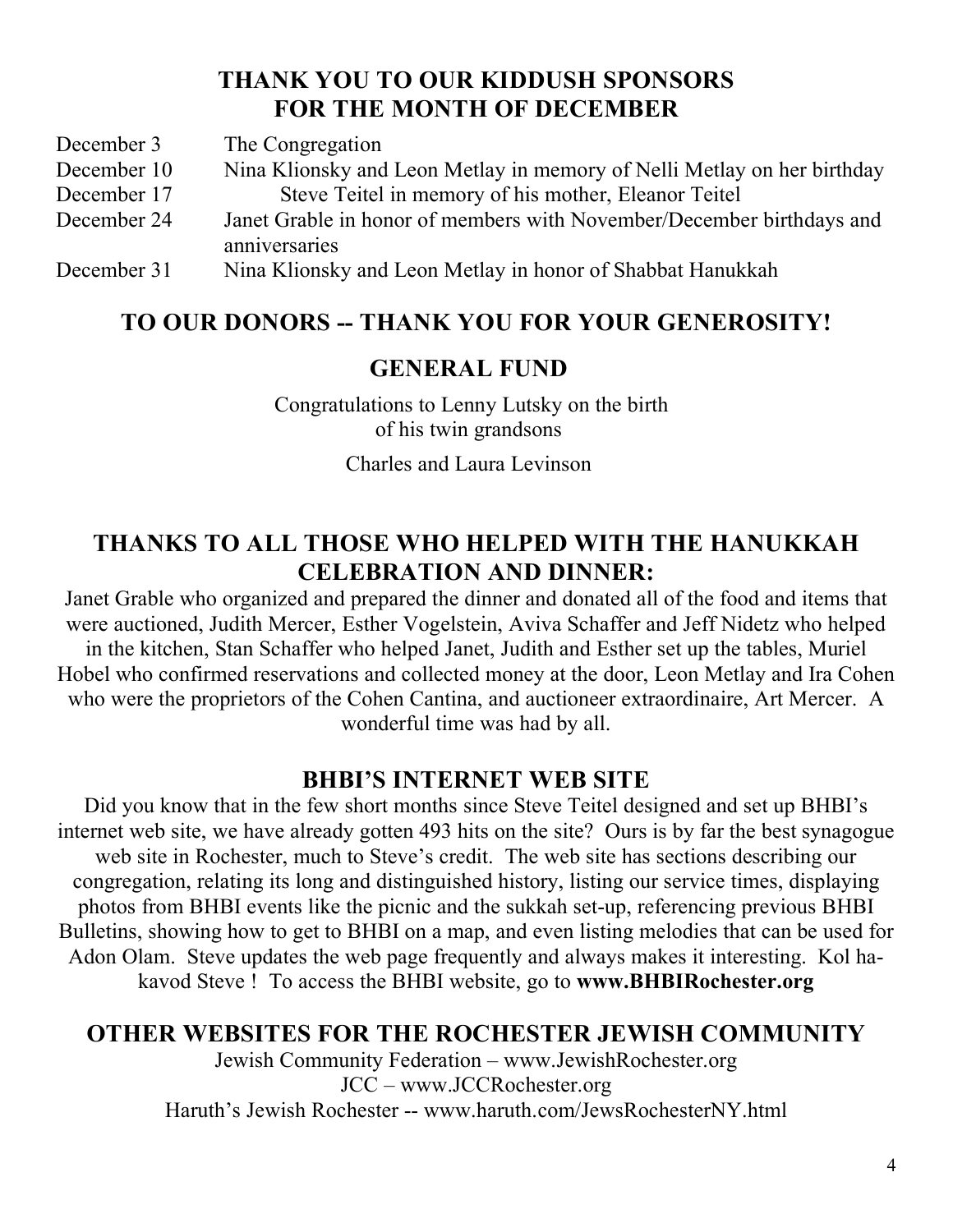# **YAHRZEITS**

At the following Shabbat Services, we will read the names of our late loved ones whose Yahrzeits will occur on that Shabbat or during the following week.

| January 6-7            | Tevet  | January 13-14               | Tevet | January 20-21      | Tevet | January 27-28        | Tevet/ |
|------------------------|--------|-----------------------------|-------|--------------------|-------|----------------------|--------|
|                        |        |                             |       |                    |       |                      | Shevat |
| Meriam Jossem*         | $\tau$ | Fannie Osband*              | 13    | Anna Buff*         | 21    | Joe Lazarus*         | 28     |
| David Goodman*         | 8      | Celia Suskind*              | 14    | Benjamin Dvorkin*  | 21    | Jack Glazer          | 28     |
| Selma Kauffman Lansky* | 9      | Dora Rogovin*               | 15    | Goldie Simon*      | 23    | Jean Spencer         |        |
| William Silverstein*   | 10     | Nathan Garver               | 16    | Leah Keyfetz*      | 24    | Morris Weinstein*    | 2      |
| Maurice Bloom*         | 11     | Dorothy Lapides             | 16    | Joseph Morris*     | 24    | Etta Levinson*       | 4      |
| Manuel Miller*         | 11     | Henry Orbach                | 16    | Esther Sanzel*     | 24    | Ida Silver*          | 4      |
| Sadie Aberman*         | 12     | Fannie Sablowsky*           | 17    | Samuel Meilstein*  | 26    |                      |        |
| Sol Lazarus*           | 12     | Philip Sanzel*              | 17    | Ida Boyarsky*      | 27    | * Denotes name       |        |
|                        |        | Joseph Schiff*              | 17    | Philip Hershkowitz | 27    | memorialized on BHBI |        |
|                        |        | Hannah Senzel*              | 17    |                    |       | Memorial Plaque      |        |
|                        |        | Louis Bernstein*            | 18    |                    |       |                      |        |
|                        |        | Carl Kleinstein*            | 18    |                    |       |                      |        |
|                        |        | Rose Needler*               | 18    |                    |       |                      |        |
|                        |        | Estelle Hirsch <sup>*</sup> | 19    |                    |       |                      |        |
|                        |        | Shie Schnidman*             | 19    |                    |       |                      |        |

We pray that our mourners will be comforted among all the mourners of Zion and Jerusalem and that the memory of the deceased continues to be a blessing to all who knew them.

# **TU B'SHEVAT**

This year, Tu b'Shevat, the New Year of the Trees, falls on February  $13<sup>th</sup>$ . How better to commemorate Tu b'Shevat than by purchasing a tree or trees to be planted in Israel. To do so, go to the Jewish National Fund web site at www.jnf.org or call the JNF at 888-JNF-0099.

# **ISRAEL'S ELECTIONS**

There will be elections for Israel's parliament, the Knesset, this coming March. Test your knowledge about Israel's government in the following quiz, then check your answers on page 6:

- 1. How many members does the Knesset have? a. 100 b. 120 c. 150 d. 200
- 2. The name of Israel's first Prime Minister was: a) Chaim Weitzman b)Menachem Begin c)David Ben-Gurion
- 3. When Israelis vote, they submit a ballot for: a) A specific candidate for the Knesset b) A political party c) A candidate for prime minister
- 4. The name of Israel's President is: a) Moshe Katsav b) Shimon Peres c) Golda Meir